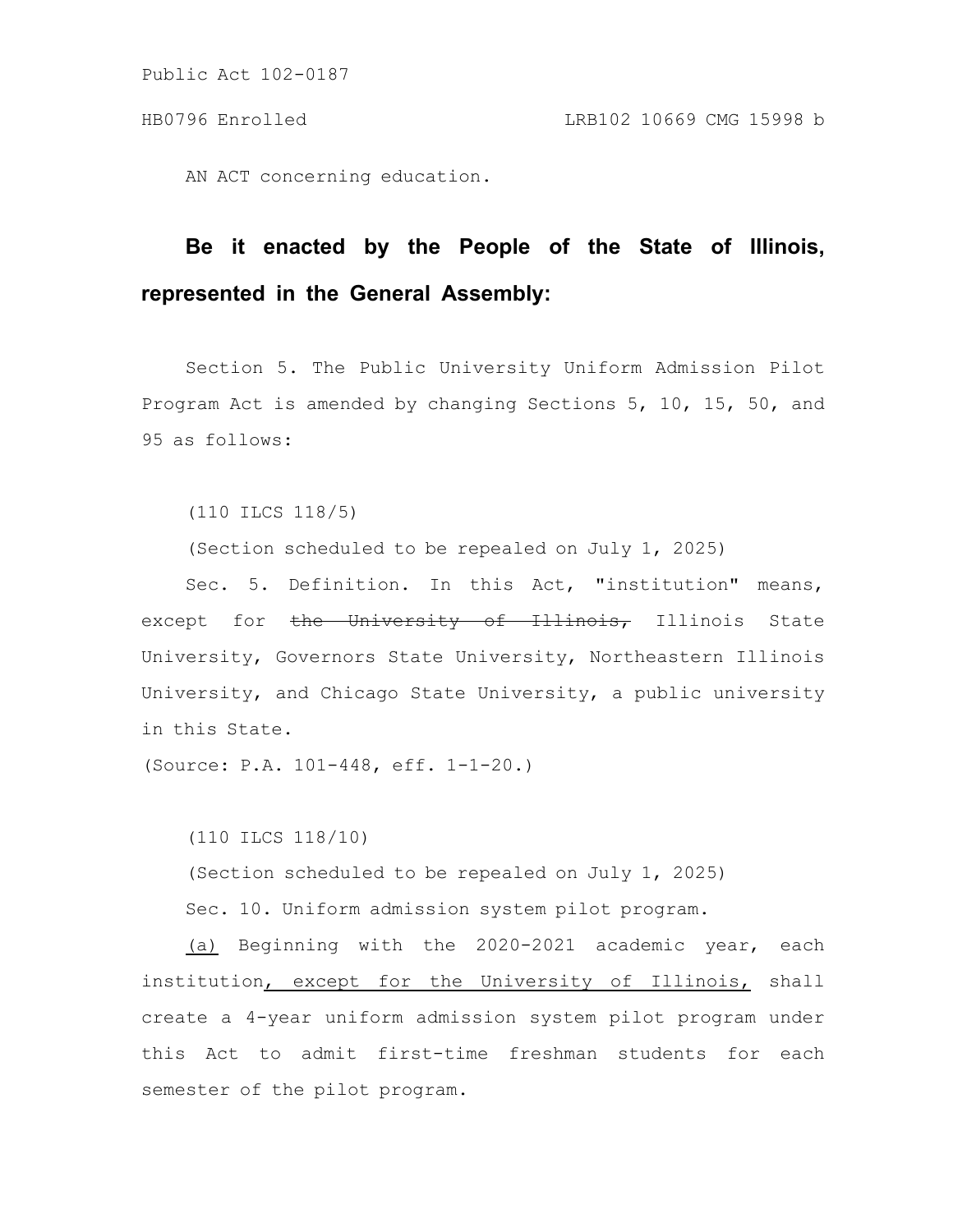(b) Beginning with the 2022-2023 academic year, the University of Illinois shall create a 4-year uniform admission system pilot program under this Act to admit community college transfer students for each semester of the pilot program.

The University of Illinois provides multiple pathways to transfer and shall guarantee admission to all applicants who:

(1) have enrolled only at an Illinois community college after graduating from an Illinois high school;

(2) have earned a minimum of 36 graded, transferable semester hours at the time of application to the University. Students are encouraged to consult the Illinois Articulation Initiative general education core curriculum course list and other resources at the State and University level to determine course transferability;

(3) have attained a minimum grade point average of 3.0 in all transferable coursework completed at the time of application to the University; and

(4) have satisfied the University's English language proficiency requirement.

(Source: P.A. 101-448, eff. 1-1-20.)

(110 ILCS 118/15)

(Section scheduled to be repealed on July 1, 2025)

Sec. 15. Automatic admission.

(a) Each institution shall admit an applicant for general admission to the institution as an undergraduate student if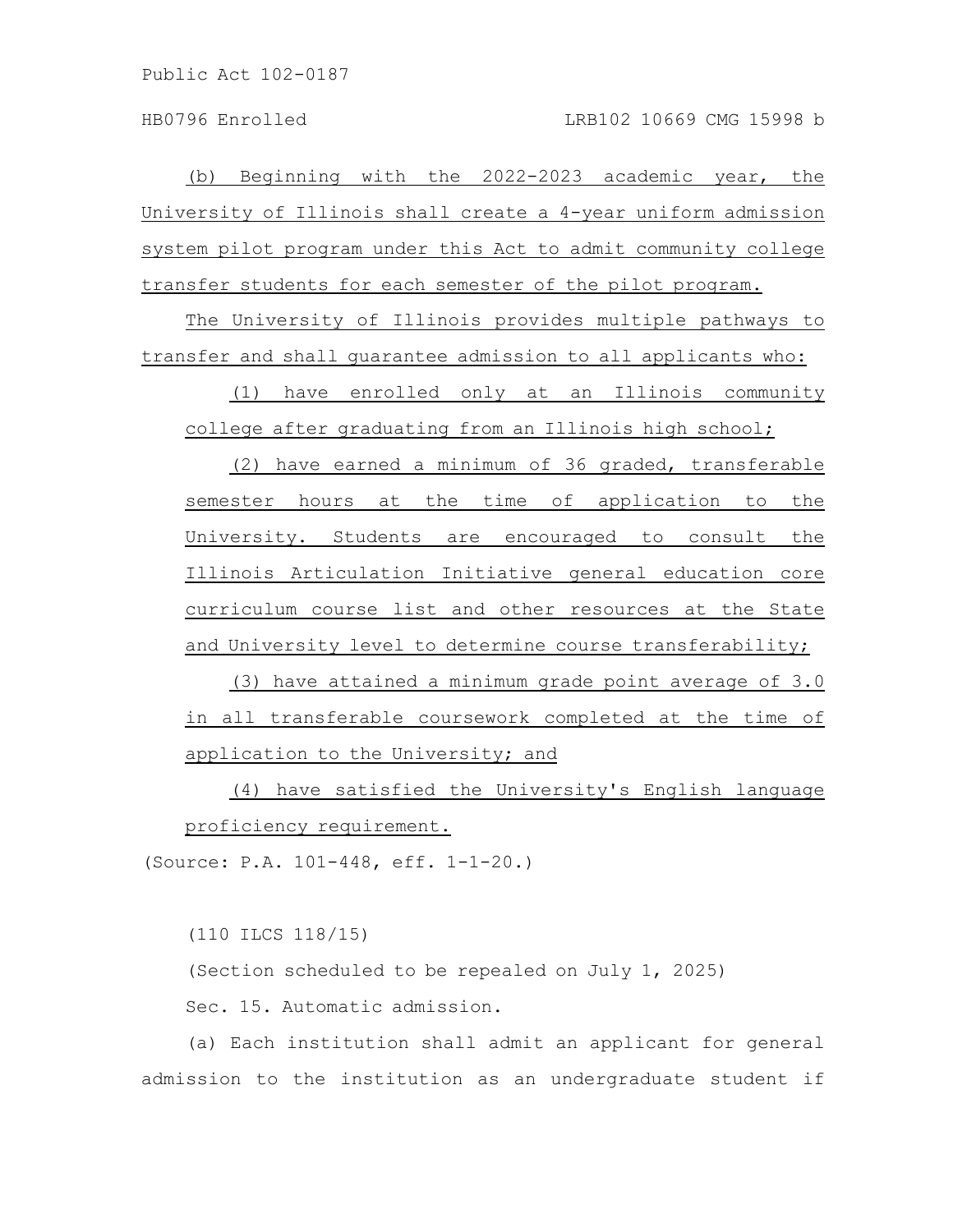## HB0796 Enrolled LRB102 10669 CMG 15998 b

the applicant graduated with a grade point average in the top 10% or was certified to be in the top 10% of the student's high school graduating class in one of the 2 school years preceding the academic year for which the applicant is applying for admission and:

(1) the applicant graduated from a public or private high school in this State accredited by a generally recognized accrediting organization or from a high school operated by the United States Department of Defense;

(2) the applicant:

(A) successfully completed the minimum college preparatory curriculum requirements established by law for admission to the institution; and

(B) satisfied the ACT college admission assessment or the SAT college admission assessment composite score and subscores required for admission to the institution to which the applicant applied as well as any composite scores or subscores for colleges within that institution; and

(3) if the applicant graduated from a high school operated by the United States Department of Defense, the applicant is a State resident or is entitled to pay tuition fees at the rate provided for State residents for the term or semester to which admitted.

(b) An applicant who does not satisfy the curriculum requirements prescribed by item (A) of subdivision (2) of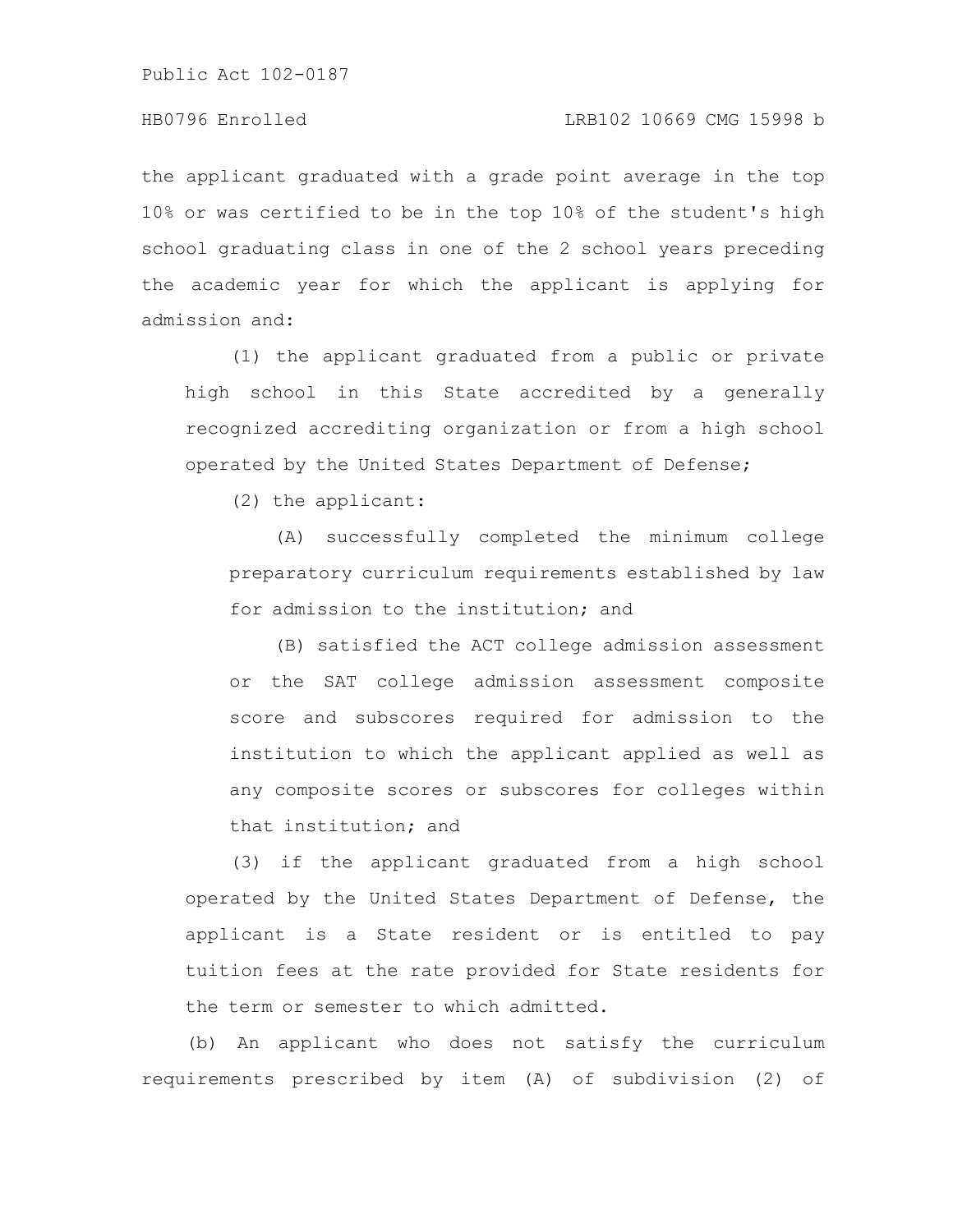subsection (a) of this Section is considered to have satisfied those requirements for the purposes of this Act if the student completed the portion of the college preparatory curriculum that was available to the student but was unable to complete the remainder of the curriculum solely because courses necessary to complete the remainder were unavailable to the student at the appropriate times in the student's high school career as a result of course scheduling, lack of enrollment capacity, or another cause not within the student's control. An institution may require a student's successful completion of such curriculum requirements prior to or concurrently with enrollment at the institution. If the institution does so, the institution shall identify and connect the student to a community college that offers the required curriculum and that has an articulation agreement with the institution or the institution shall offer the required curriculum through online instruction to the student.

(c) An applicant who graduates in a graduating class of a school, whether public or non-public, that has so few students that class rank does not make a reliable contribution toward assessing the student's college readiness is considered to have satisfied the requirements of subsection (a) of this Section if the student has a grade point average of 3.5 or higher on a 4-point scale and has met the requirements of items (A) and (B) of subdivision (2) of subsection (a) of this Section.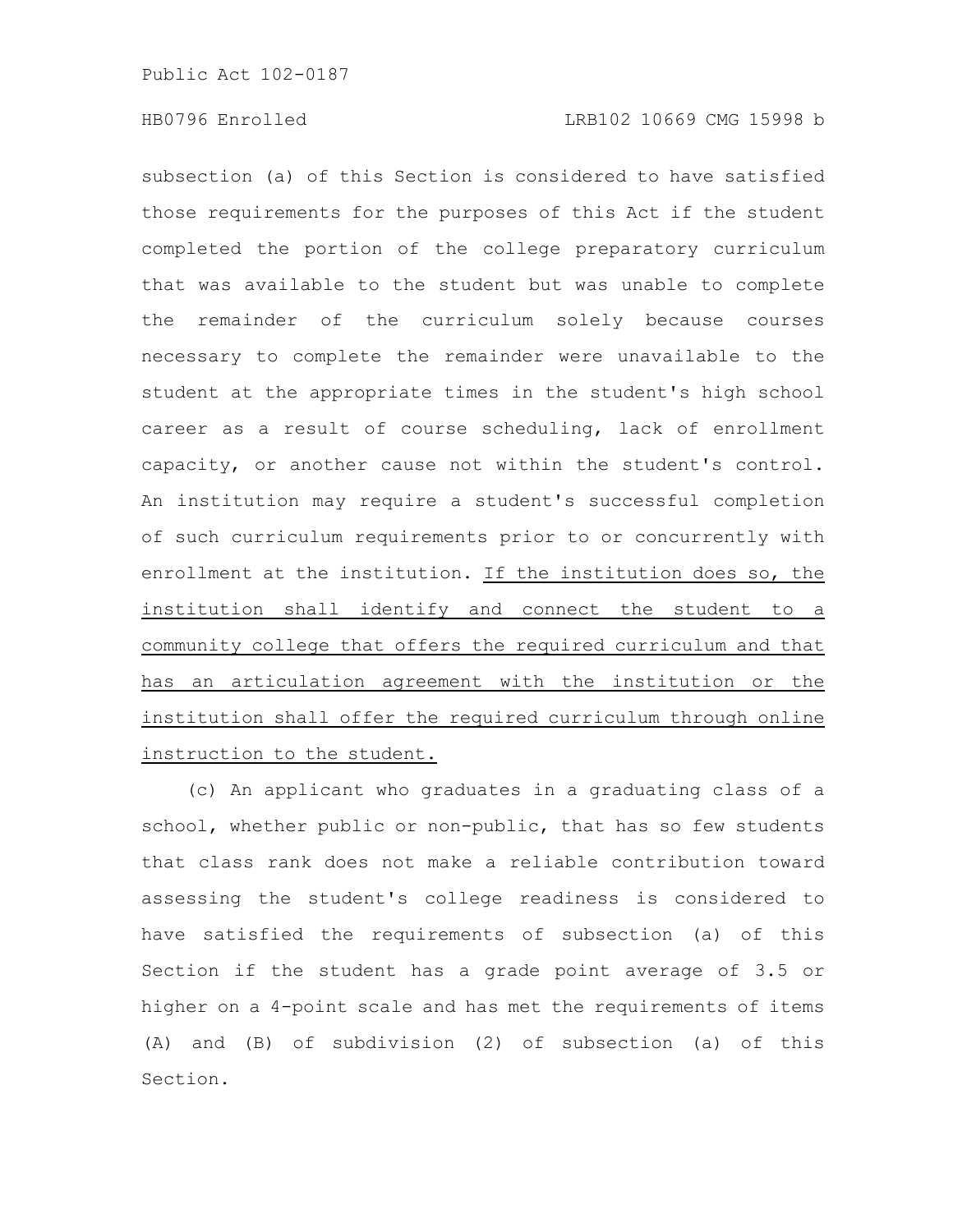## HB0796 Enrolled LRB102 10669 CMG 15998 b

(Source: P.A. 101-448, eff. 1-1-20.)

(110 ILCS 118/50)

(Section scheduled to be repealed on July 1, 2025)

Sec. 50. Admissions denial; reference to Act.

(a) If an institution denies admission to an applicant for an academic year, then, in any letter or other communication the institution provides to the applicant notifying the applicant of that denial, the institution may not reference the provisions of this Act, including using a description of a provision of this Act such as "the top 10% automatic admissions law", as a reason the institution is unable to offer admission to the applicant, unless the number of applicants for admission to the institution for that academic year who qualify for automatic admission under Section 15 of this Act is sufficient to fill 100% of the institution's enrollment capacity designated for first-time resident undergraduate students.

(b) For purposes of determining enrollment capacity, priority in the admission of applicants to an institution must be given to applicants who are residents of this State. Admission to an institution may not be denied to an applicant who is a State resident based on the institution's enrollment capacity unless 100% of the enrollment capacity is filled exclusively by students who are State residents.

(Source: P.A. 101-448, eff. 1-1-20.)